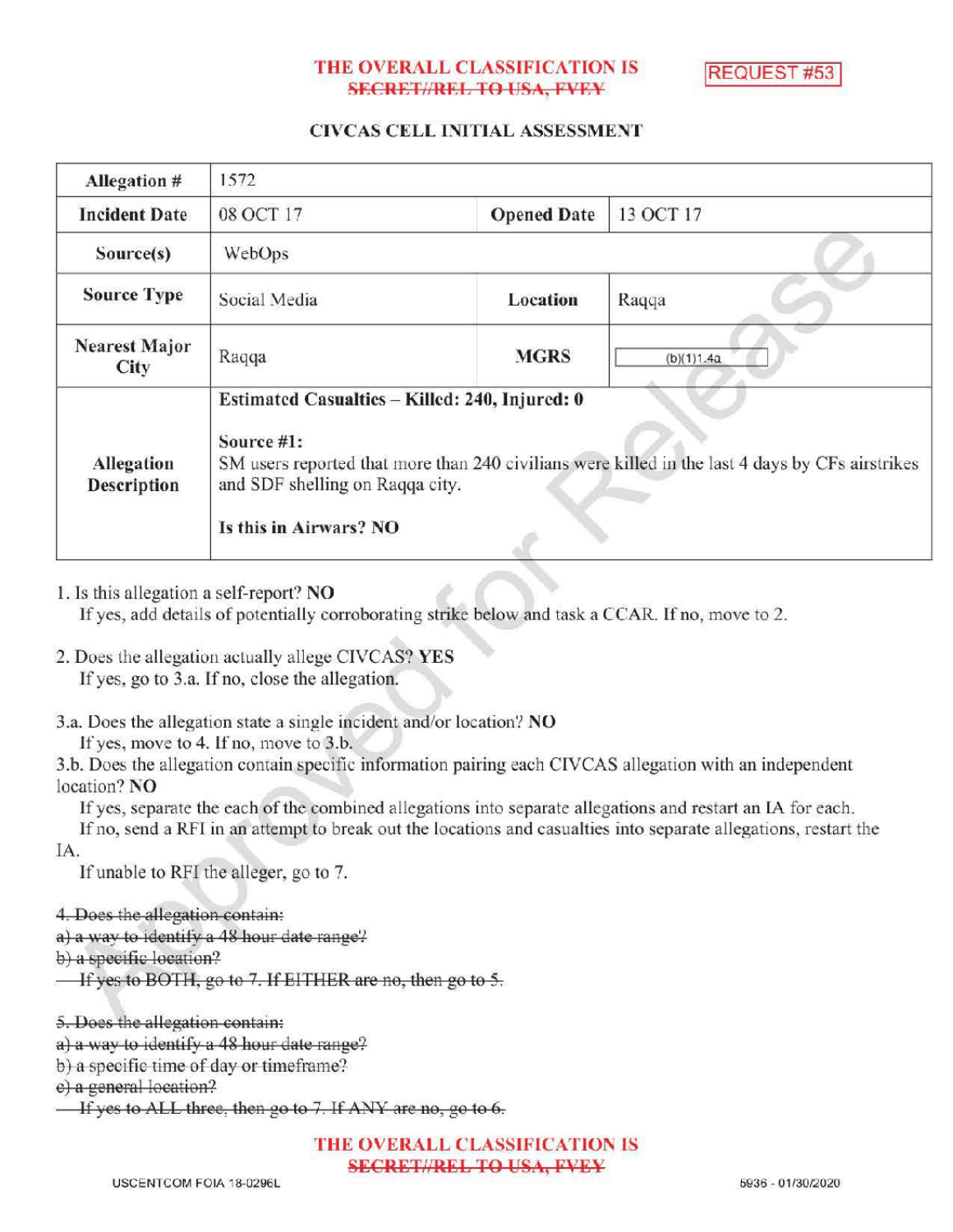# THE OVERALL CLASSIFICATION IS SECRET//REL TO USA, PVEY

6.Doesthe allegation contain:

a) Video or photo evidence of CIVCAS that can be used to narrow the date/ time or location of the allegation?  $\overline{\phantom{a}}$  If yes, go to 7. If no, go to 6.b.

b) Are there at least two corroborating sources (total of 3) that independently reported the allegation?

 $\frac{1}{1}$  yes, go to 7. If no, go to 6.e.

e) Any high quality sources?

 $\overline{\phantom{a}}$  If yes, go to 7. If no, go to 6.d.

d) Specific facts that warrant <sup>a</sup> search for strikes?

 $\overline{\phantom{a}}$  If yes, go to 7. If no, close the allegation.

7.a. Does the allegation contain sufficient information on the time, location and details to conduct a search for strikes? NO

If yes, go to  $8$ . If no, go to  $7.b$ .

7.b. Explain in detail why there is insufficient information on the time, location, and details to conduct <sup>a</sup> search for strikes.

- The allegation compiles strikes from four days, but it does not split the CIVCAS into particular regions.
- Since the allegation is from WebOps, we are unable to RFI the alleger to break the CIVCAS numbers into their respective areas.

12 & SY MAT: CAOC log: CJTF log:

IZ  $CIFLCC$  log, -email (Start 18 MAY 2017):

SΥ  $T(\mathfrak{h}(1))$ løg, -email (Start 22 JUL 2017):

8.Are there any potentially corroborating strikes?

 $\overline{\phantom{a}}$  If yes, answer the questions below and task CCAR.

**If no, provide a detailed explanation and close the allegation.** 

### Assessed date of incident:

### 2.Location:

3. Potentially Corroborating Strike Information: MGRS: StrikeNumber:  $\mathbf{p}_{\mathbf{T}G}$ : Target:

THE OVERALL CLASSIFICATION IS **SECRET//REL TO USA, FVEY**